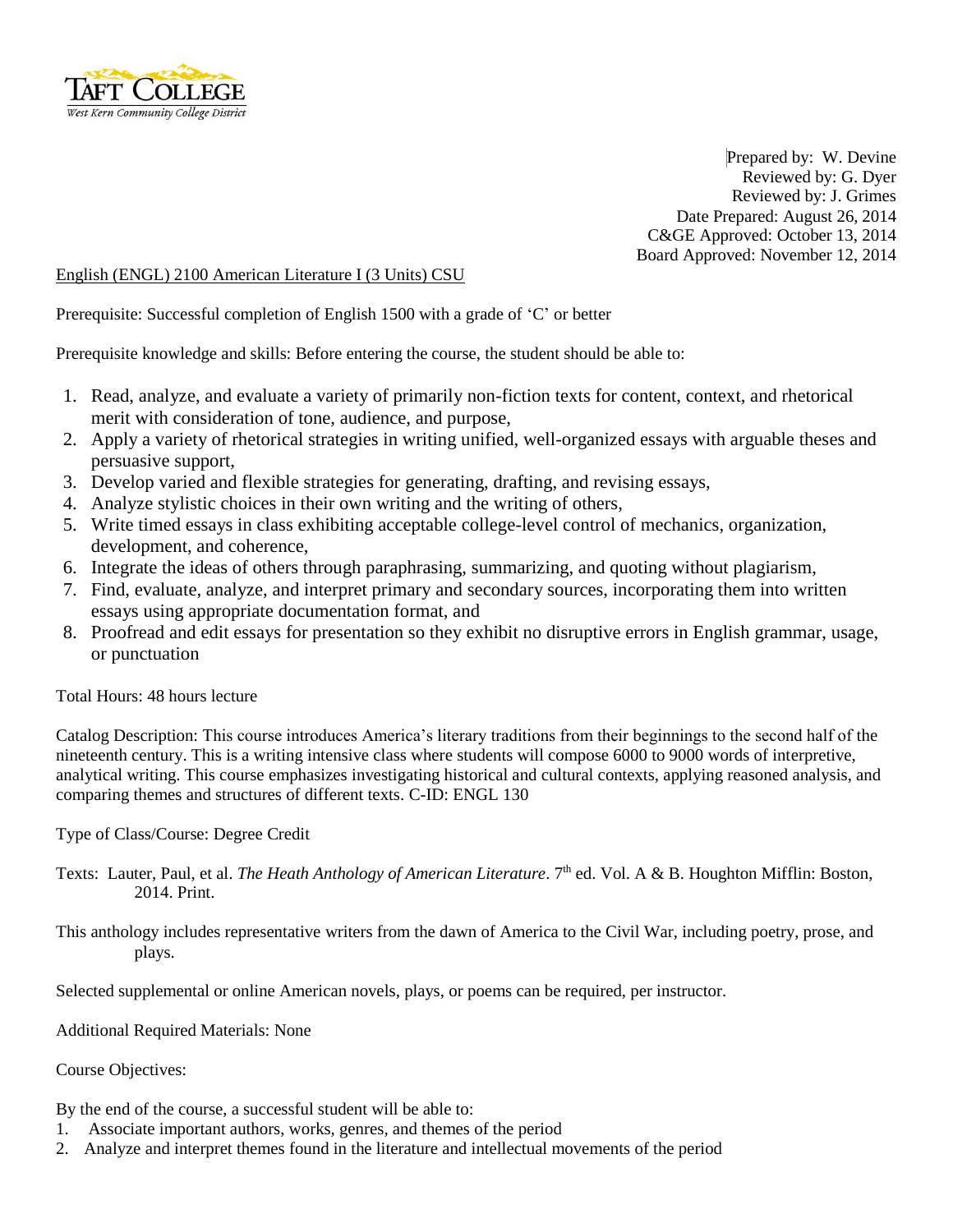

- 3. Demonstrate understanding of appropriate academic discourse and the conventions of critical literary analysis
- 4. Relate the literary works to their historical, philosophical, social, political, regional, and/or aesthetic contexts
- 5. Demonstrate comprehension of the above through class discussion, written exams, and essays using appropriate citation form

Course Scope and Content:

Unit I Colonial Period to 1700

- A. Native American Oral Literatures
- B. America in the European Imagination
- C. New Spain & New France
- D. Chesapeake
- E. New England
- F. 17<sup>th</sup> Century Anglo-American Poetry

## Unit II Eighteenth Century

- A. Settlement and Religion
- B. On Nature and Nature's God
- C. 18<sup>th</sup> Century Anglo-American Poetry
- D. Voices of Revolution and Nationalism
- E. Contested Voices, American Visions

### Unit III Early Nineteenth Century, 1800-1865

- A. Native America
- B. Spanish America
- C. The Cultures of New England
- D. Race, Slavery, and the Invention of "The South"
- E. Literature and the "Woman Question"
- F. The Development of Narrative
- G. Emerging Poetic Voices

#### Learning Activities Required Outside of Class

The students in the class will spend a minimum of 6 hours per week outside of the regular class time doing the following:

- 1. Reading
- 2. Homework
- 3. Research
- 4. Writing

## Methods of Instruction:

- 1. Lecture and class discussions based on reading assignments
- 2. Audiovisual presentations
- 3. Group and individual panels and presentations

Methods of Evaluation:

A variety of writing assignments including academic essays as well as shorter assignments such as summaries, annotated bibliographies, reader responses/journals, formal essays, in-class writing, group projects, or research projects.